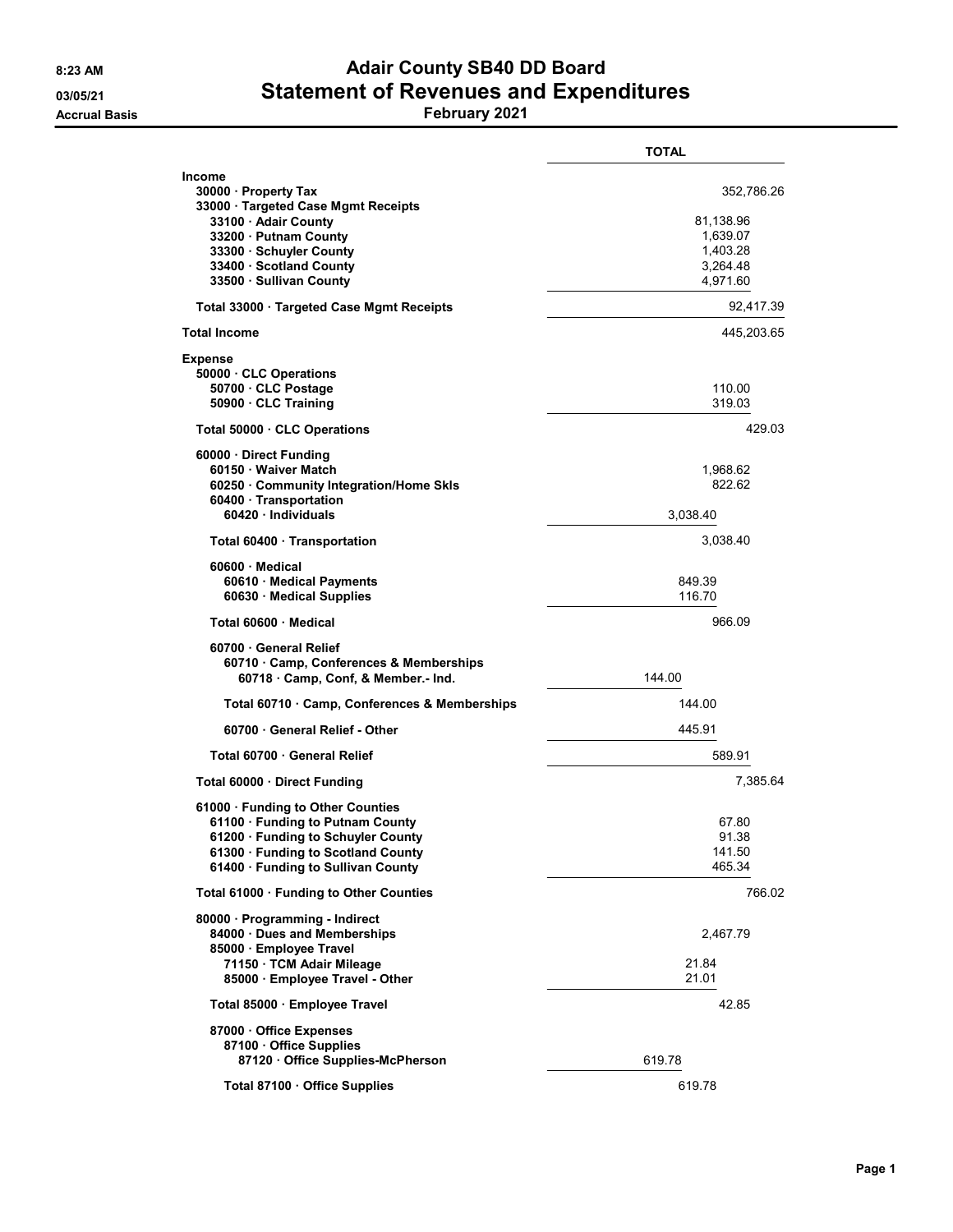## 8:23 AM **Adair County SB40 DD Board** 03/05/21 Statement of Revenues and Expenditures

Accrual Basis February 2021

|                                                                                                                                                                                                                                                                                                             | <b>TOTAL</b>                                                                                             |
|-------------------------------------------------------------------------------------------------------------------------------------------------------------------------------------------------------------------------------------------------------------------------------------------------------------|----------------------------------------------------------------------------------------------------------|
| 87200 Postage<br>87210 · Postage-General<br>87220 · Postage-TCM                                                                                                                                                                                                                                             | 114.00<br>114.00                                                                                         |
| Total 87200 · Postage                                                                                                                                                                                                                                                                                       | 228.00                                                                                                   |
| 87400 Copier<br>87420 Copier-McPherson                                                                                                                                                                                                                                                                      | 68.96                                                                                                    |
| Total 87400 Copier                                                                                                                                                                                                                                                                                          | 68.96                                                                                                    |
| 87450 Employee Retention/Appreciation<br>87700 Building Maintenance<br>87710 Janitorial<br>87711 · Janitorial-Country Club                                                                                                                                                                                  | 336.61<br>39.59                                                                                          |
| 87712 · Janitorial-McPherson                                                                                                                                                                                                                                                                                | 270.83                                                                                                   |
| Total 87710 · Janitorial                                                                                                                                                                                                                                                                                    | 310.42                                                                                                   |
| 87730 · Snow Removal<br>87731 · Snow Removal-Country Club<br>87732 · Snow Removal-McPherson<br>87730 · Snow Removal - Other                                                                                                                                                                                 | 1,155.00<br>800.00<br>100.00                                                                             |
| Total 87730 · Snow Removal                                                                                                                                                                                                                                                                                  | 2,055.00                                                                                                 |
| Total 87700 · Building Maintenance                                                                                                                                                                                                                                                                          | 2,365.42                                                                                                 |
| 87800 · Software & Technology<br>87830 · Soft & Tech- Managed IT                                                                                                                                                                                                                                            | 6,690.00                                                                                                 |
| Total 87800 · Software & Technology                                                                                                                                                                                                                                                                         | 6,690.00                                                                                                 |
| 87900 · Representative Payee Expense                                                                                                                                                                                                                                                                        | 253.05                                                                                                   |
| Total 87000 · Office Expenses                                                                                                                                                                                                                                                                               | 10,561.82                                                                                                |
| 87500 · Personnel<br>51000 CLC Personnel<br>51100 CLC Center Salary Expense                                                                                                                                                                                                                                 | 3,404.00                                                                                                 |
| Total 51000 · CLC Personnel                                                                                                                                                                                                                                                                                 | 3,404.00                                                                                                 |
| 66000 · Payroll Expenses<br>66500 · Salary Sick<br>66700 · Salary Vacation<br>66000 · Payroll Expenses - Other                                                                                                                                                                                              | 2,047.91<br>1,068.44<br>7,493.75                                                                         |
| Total 66000 · Payroll Expenses                                                                                                                                                                                                                                                                              | 10,610.10                                                                                                |
| 70300 · TCM Admin Salary<br>71110 · TCM Adair Salary Expense<br>71115 · TCM Adair Overtime<br>72110 · TCM Putnam Salary Expense<br>73110 · TCM Schuyler Salary Expense<br>74110 · TCM Scotland Salary Expense<br>75110 · TCM Sullivan Salary Expense<br>87510 · Salary Expense<br>87540 · Employee Benefits | 7,450.95<br>32,184.36<br>90.43<br>1,848.67<br>2,908.44<br>1,342.15<br>4,022.10<br>18,160.16<br>26,556.83 |
| Total 87500 · Personnel                                                                                                                                                                                                                                                                                     | 108,578.19                                                                                               |
| 88500 Training<br>76000 · TCM Training<br>88500 · Training - Other                                                                                                                                                                                                                                          | 1,170.32<br>1,250.00                                                                                     |
| Total 88500 · Training                                                                                                                                                                                                                                                                                      | 2,420.32                                                                                                 |